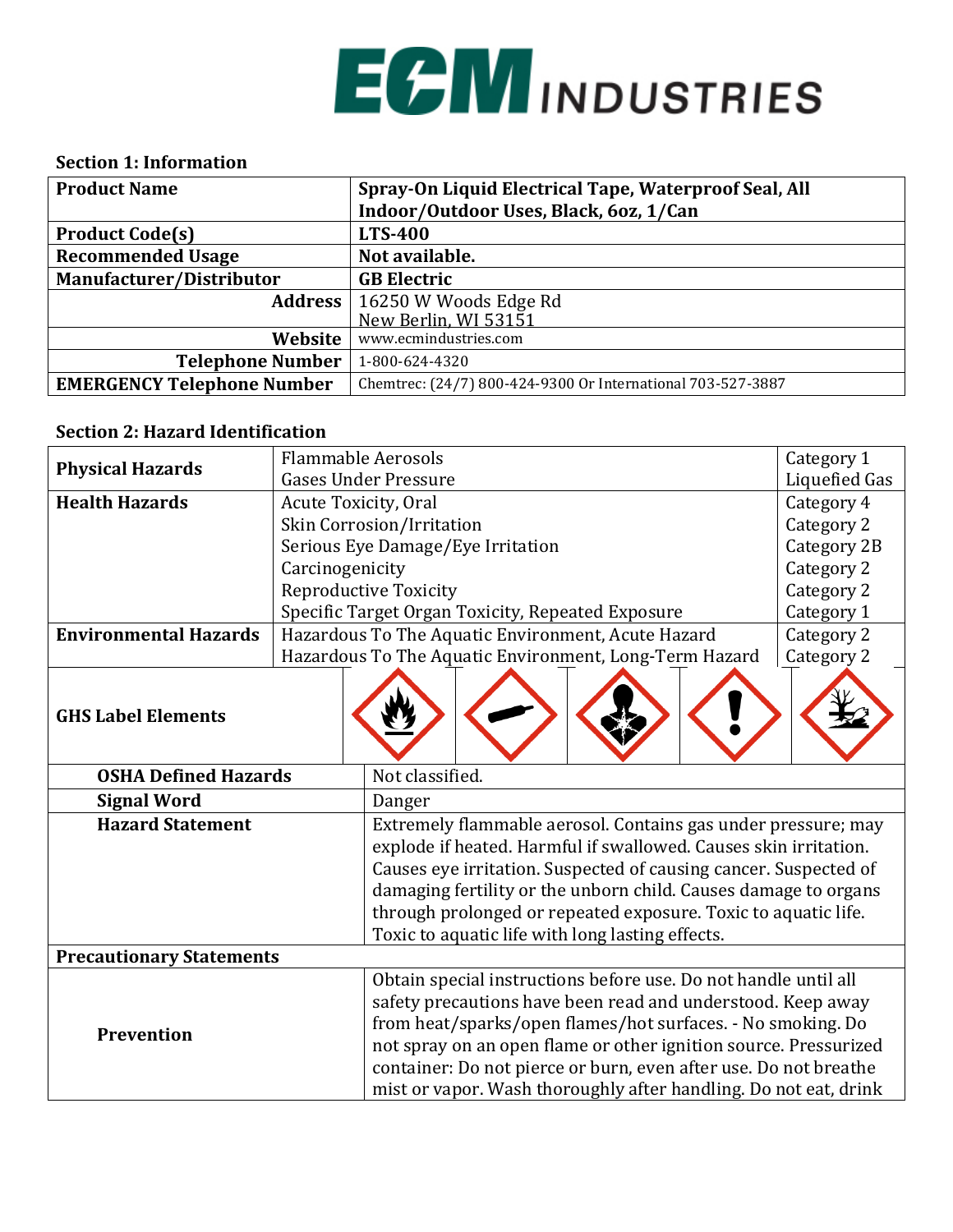|                                         | or smoke when using this product. Avoid release to the              |  |  |  |  |
|-----------------------------------------|---------------------------------------------------------------------|--|--|--|--|
|                                         | environment. Wear protective gloves/protective clothing/eye         |  |  |  |  |
|                                         | protection/face protection.                                         |  |  |  |  |
| <b>Response</b>                         | If swallowed: Call a poison center/doctor if you feel unwell. If on |  |  |  |  |
|                                         | skin: Wash with plenty of water. If in eyes: Rinse cautiously with  |  |  |  |  |
|                                         | water for several minutes. Remove contact lenses, if present and    |  |  |  |  |
|                                         | easy to do. Continue rinsing. If exposed or concerned: Get medical  |  |  |  |  |
|                                         | advice/attention. Rinse mouth. If skin irritation occurs: Get       |  |  |  |  |
|                                         | medical advice/attention. If eye irritation persists: Get medical   |  |  |  |  |
|                                         | advice/attention. Take off contaminated clothing and wash           |  |  |  |  |
|                                         | before reuse. Collect spillage.                                     |  |  |  |  |
| <b>Storage</b>                          | Store locked up. Protect from sunlight. Store in a well-ventilated  |  |  |  |  |
|                                         | place. Protect from sunlight. Do not expose to temperatures         |  |  |  |  |
|                                         | exceeding $50^{\circ}$ C/122°F.                                     |  |  |  |  |
| <b>Disposal</b>                         | Dispose of contents/container in accordance with                    |  |  |  |  |
|                                         | local/regional/national/international regulations.                  |  |  |  |  |
| <b>Hazards Not Otherwise Classified</b> | None known.                                                         |  |  |  |  |
| <b>Supplemental Information</b>         | 88.47% of the mixture consists of component(s) of unknown           |  |  |  |  |
|                                         | acute oral toxicity. 78.67% of the mixture consists of              |  |  |  |  |
|                                         | component(s) of unknown acute hazards to the aquatic                |  |  |  |  |
|                                         | environment. 78.67% of the mixture consists of component(s) of      |  |  |  |  |
|                                         | unknown long-term hazards to the aquatic environment.               |  |  |  |  |

# **Section 3 – Composition/Information on Ingredients**

| <b>CAS Number/Other Identifiers</b>                                                                                 |                   |                |  |
|---------------------------------------------------------------------------------------------------------------------|-------------------|----------------|--|
| <b>Chemical Name</b>                                                                                                | <b>CAS Number</b> | $\%$           |  |
| Aliphatic Petroleum Distillates                                                                                     | 64742-89-8        | 20 to $<$ 30   |  |
| Propane                                                                                                             | 74-98-6           | 20 to $<$ 30   |  |
| Heptane                                                                                                             | 142-82-5          | 10 to $<$ 20   |  |
| N-Butane                                                                                                            | 106-97-8          | 10 to $<$ 20   |  |
| Xylene                                                                                                              | 1330-20-7         | $5$ to $<$ 10  |  |
| Ethylbenzene                                                                                                        | $100 - 41 - 4$    | 1 to $<$ 5     |  |
| Methyl Ethyl Ketone                                                                                                 | 78-93-3           | 1 to $<$ 5     |  |
| Methyl N-Amyl Ketone                                                                                                | $110 - 43 - 0$    | 1 to $<$ 5     |  |
| <b>Mineral Spirits</b>                                                                                              | 8052-41-3         | 1 to $<$ 5     |  |
| Carbon Black                                                                                                        | 1333-86-4         | $0.1$ to $< 1$ |  |
| Other Components Below Reportable Levels                                                                            |                   | 10 to $<$ 20   |  |
| *Designates that a specific chemical identity and/or percentage of composition has been withheld as a trade secret. |                   |                |  |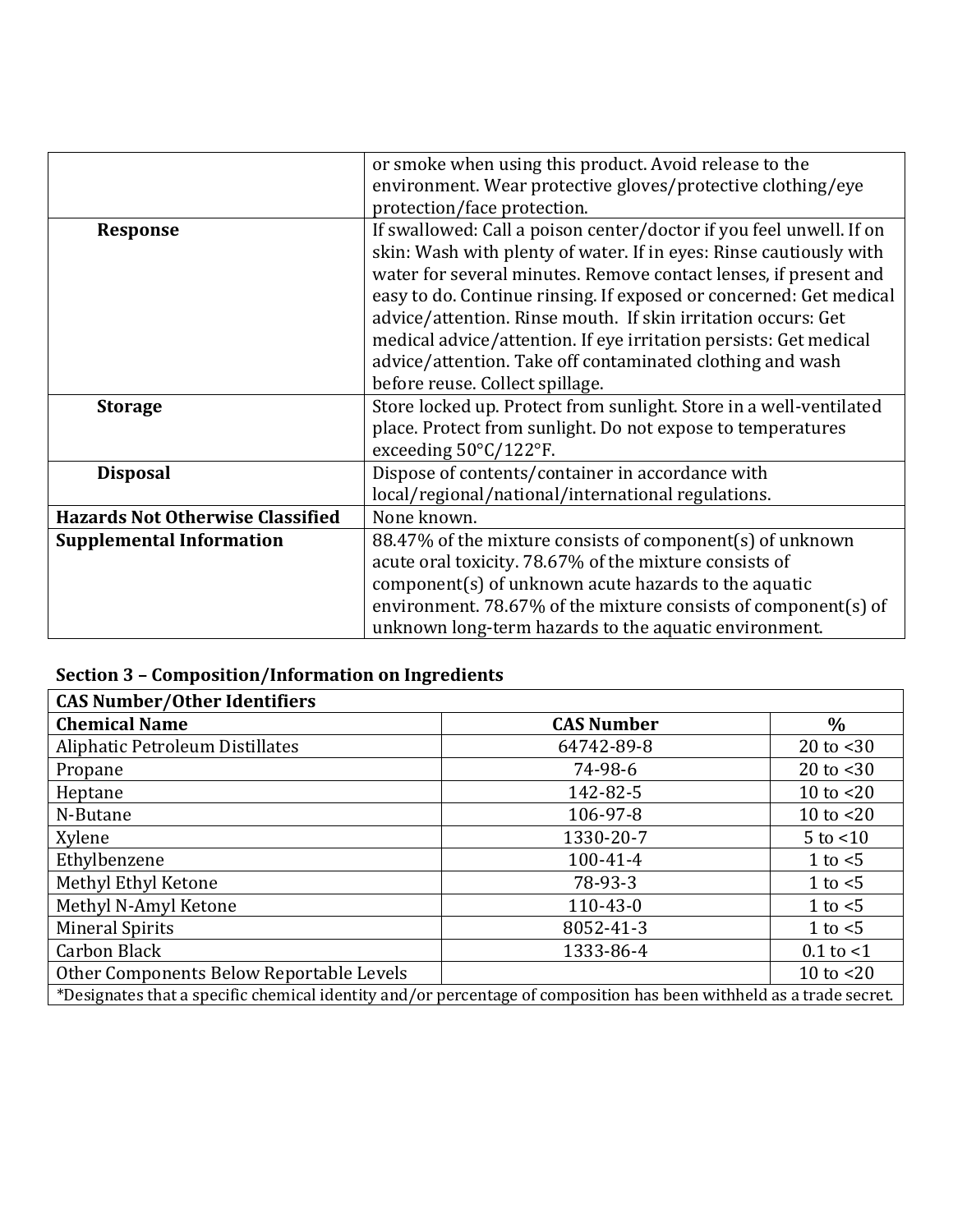#### **Section 4: First-Aid Measures**

| <b>Descriptions of First Aid Measures</b>                                          |                                                                                                         |  |  |
|------------------------------------------------------------------------------------|---------------------------------------------------------------------------------------------------------|--|--|
| <b>Inhalation</b>                                                                  | Call a physician if symptoms develop or persist.                                                        |  |  |
| <b>Skin</b>                                                                        | No adverse effects due to skin contact are expected. Remove contaminated clothing.                      |  |  |
|                                                                                    | Wash with plenty of soap and water. If skin irritation occurs: Get medical                              |  |  |
|                                                                                    | advice/attention. Wash contaminated clothing before reuse.                                              |  |  |
| Eye                                                                                | Immediately flush eyes with plenty of water for at least 15 minutes. Remove contact                     |  |  |
|                                                                                    | lenses, if present and easy to do. Continue rinsing. Get medical attention if irritation                |  |  |
|                                                                                    | develops and persists. No specific first aid measures noted.                                            |  |  |
| Ingestion                                                                          | Not likely, due to the form of the product. Rinse mouth. If vomiting occurs, keep                       |  |  |
|                                                                                    | head low so that stomach content doesn't get into the lungs. Get medical                                |  |  |
|                                                                                    | advice/attention if you feel unwell.                                                                    |  |  |
| Most Important Symptoms/Effects (Acute & Delayed) Potential Health Effects         |                                                                                                         |  |  |
|                                                                                    | Dizziness. Irritation of eyes. Exposed individuals may experience eye tearing, redness, and discomfort. |  |  |
|                                                                                    | Skin irritation. May cause redness and pain. Prolonged exposure may cause chronic effects.              |  |  |
| Indication of Immediate Medical Attention & Special Treatment Needed, If Necessary |                                                                                                         |  |  |
|                                                                                    | Provide general supportive measures and treat symptomatically. Keep victim warm. Keep victim under      |  |  |
| observation. Symptoms may be delayed.                                              |                                                                                                         |  |  |
| <b>General Information</b>                                                         |                                                                                                         |  |  |

IF exposed or concerned: Get medical advice/attention. If you feel unwell, seek medical advice (show the label where possible). Ensure that medical personnel are aware of the material(s) involved, and take precautions to protect themselves. Show this safety data sheet to the doctor in attendance.

#### **Section 5: Fire-Fighting Measures**

| <b>Extinguishing Media</b>          |                                                                        |  |  |
|-------------------------------------|------------------------------------------------------------------------|--|--|
| <b>Suitable Extinguishing Media</b> | Water fog. Foam. Dry chemical powder. Carbon dioxide (CO2).            |  |  |
| Unsuitable Extinguishing Media      | Do not use water jet as an extinguisher, as this will spread the fire. |  |  |

| Special hazards arising from the substance or mixture                                                                                                                                                                                           |                                                                                                                                                                                                                                                                                                                                                                                                        |  |  |  |  |
|-------------------------------------------------------------------------------------------------------------------------------------------------------------------------------------------------------------------------------------------------|--------------------------------------------------------------------------------------------------------------------------------------------------------------------------------------------------------------------------------------------------------------------------------------------------------------------------------------------------------------------------------------------------------|--|--|--|--|
|                                                                                                                                                                                                                                                 | Contents under pressure. Pressurized container may explode when exposed to heat or flame. During fire,                                                                                                                                                                                                                                                                                                 |  |  |  |  |
| gases hazardous to health may be formed.                                                                                                                                                                                                        |                                                                                                                                                                                                                                                                                                                                                                                                        |  |  |  |  |
| Firefighters must use standard protective equipment including<br>Special Protective Equipment &<br>flame retardant coat, helmet with face shield, gloves, rubber boots,<br><b>Precautions For Firefighters</b><br>and in enclosed spaces, SCBA. |                                                                                                                                                                                                                                                                                                                                                                                                        |  |  |  |  |
| <b>Fire Fighting</b><br><b>Equipment/Instructions</b>                                                                                                                                                                                           | In case of fire: Stop leak if safe to do so. Do not move cargo or<br>vehicle if cargo has been exposed to heat. Move containers from<br>fire area if you can do so without risk. Containers should be cooled<br>with water to prevent vapor pressure build up. For massive fire in<br>cargo area, use unmanned hose holder or monitor nozzles, if<br>possible. If not, withdraw and let fire burn out. |  |  |  |  |
| <b>Specific methods</b>                                                                                                                                                                                                                         | Use standard firefighting procedures and consider the hazards of                                                                                                                                                                                                                                                                                                                                       |  |  |  |  |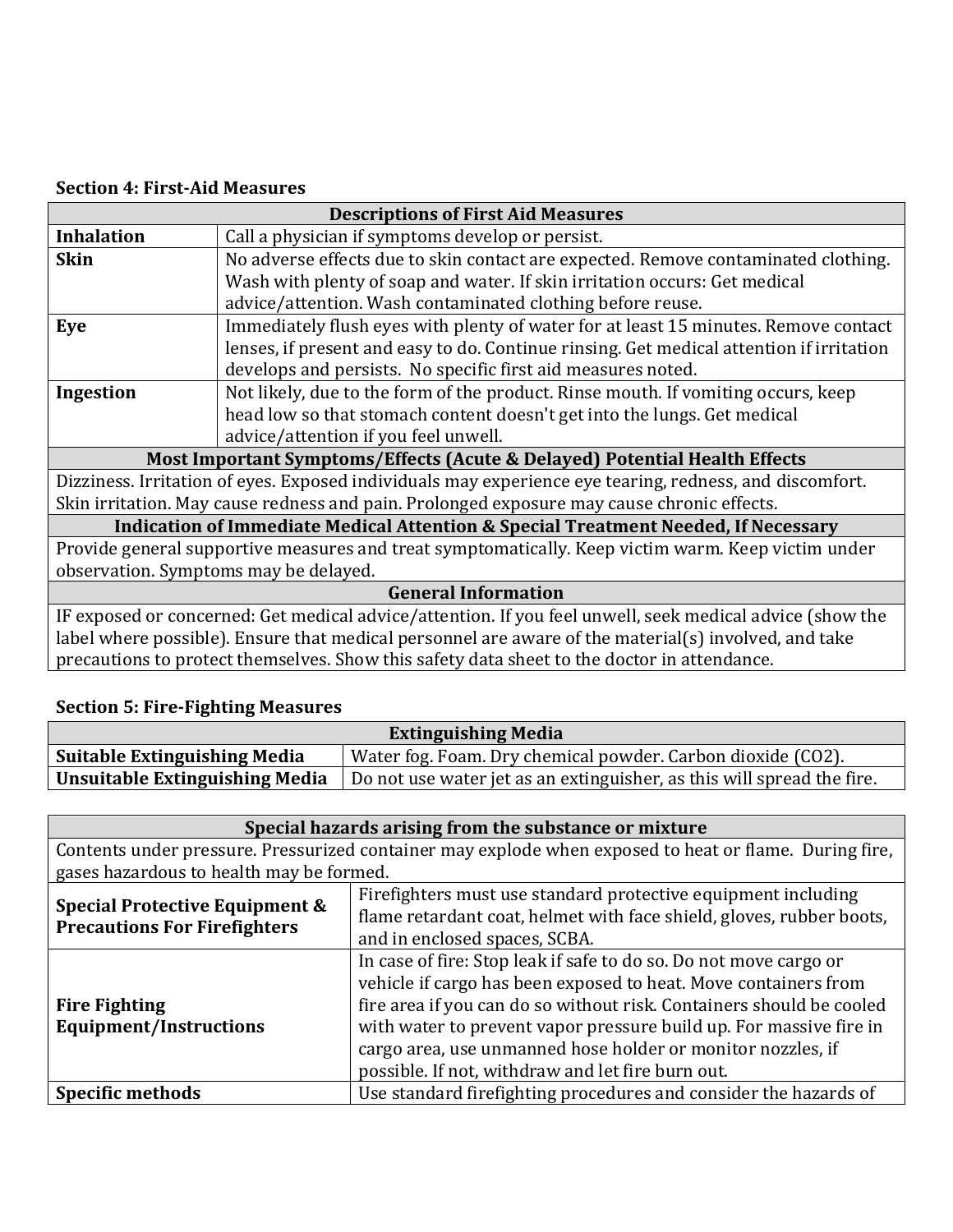|                             | other involved materials. Move containers from fire area if you can<br>do so without risk. In the event of fire and/or explosion do not<br>breathe fumes. |
|-----------------------------|-----------------------------------------------------------------------------------------------------------------------------------------------------------|
| <b>General fire hazards</b> | Extremely flammable aerosol. Contents under pressure.<br>Pressurized container may explode when exposed to heat or flame.                                 |

#### **Section 6 - Accidental Release Measures**

| Personal precautions, protective equipment and emergency procedures                                                                                                                                                                                                                                                                                                                                                                                                                                                                                                                                                                                                                                           |                                                                                                                                                                                                                                                                                                                                                                                                                                                                                                                                                                                                                             |  |  |
|---------------------------------------------------------------------------------------------------------------------------------------------------------------------------------------------------------------------------------------------------------------------------------------------------------------------------------------------------------------------------------------------------------------------------------------------------------------------------------------------------------------------------------------------------------------------------------------------------------------------------------------------------------------------------------------------------------------|-----------------------------------------------------------------------------------------------------------------------------------------------------------------------------------------------------------------------------------------------------------------------------------------------------------------------------------------------------------------------------------------------------------------------------------------------------------------------------------------------------------------------------------------------------------------------------------------------------------------------------|--|--|
| Keep unnecessary personnel away. Keep people away from and upwind of spill/leak. Keep out of low<br>areas. Many gases are heavier than air and will spread along ground and collect in low or confined areas<br>(sewers, basements, tanks). Wear appropriate protective equipment and clothing during clean-up. Do not<br>breathe mist or vapor. Emergency personnel need self-contained breathing equipment. Do not touch<br>damaged containers or spilled material unless wearing appropriate protective clothing. Ventilate closed<br>spaces before entering them. Local authorities should be advised if significant spillages cannot be<br>contained. For personal protection, see section 8 of the SDS. |                                                                                                                                                                                                                                                                                                                                                                                                                                                                                                                                                                                                                             |  |  |
| <b>Methods And Materials For</b><br><b>Containment And Cleaning Up</b>                                                                                                                                                                                                                                                                                                                                                                                                                                                                                                                                                                                                                                        | Refer to attached safety data sheets and/or instructions for use.<br>Eliminate all ignition sources (no smoking, flares, sparks, or flames<br>in immediate area). Keep combustibles (wood, paper, oil, etc.) away<br>from spilled material. Stop leak if you can do so without risk. Move<br>the cylinder to a safe and open area if the leak is irreparable. Isolate<br>area until gas has dispersed. Cover with plastic sheet to prevent<br>spreading. Absorb in vermiculite, dry sand or earth and place into<br>containers. Prevent product from entering drains. Following<br>product recovery, flush area with water. |  |  |
| <b>Environmental Precautions</b>                                                                                                                                                                                                                                                                                                                                                                                                                                                                                                                                                                                                                                                                              | Avoid release to the environment. Prevent further leakage or<br>spillage if safe to do so. Avoid discharge into drains, water courses<br>or onto the ground. Inform appropriate managerial or supervisory<br>personnel of all environmental releases.                                                                                                                                                                                                                                                                                                                                                                       |  |  |
| <b>Small Spill</b>                                                                                                                                                                                                                                                                                                                                                                                                                                                                                                                                                                                                                                                                                            | Wipe up with absorbent material (e.g. cloth, fleece). Clean surface<br>thoroughly to remove residual contamination. For waste disposal,<br>see section 13 of the SDS.                                                                                                                                                                                                                                                                                                                                                                                                                                                       |  |  |

## **Section 7 - Handling and Storage**

| Conditions for safe storage, including any incompatibilities |                                                                                        |  |  |  |  |
|--------------------------------------------------------------|----------------------------------------------------------------------------------------|--|--|--|--|
|                                                              | Obtain special instructions before use. Do not handle until all safety precautions     |  |  |  |  |
|                                                              | have been read and understood. Pressurized container: Do not pierce or burn, even      |  |  |  |  |
|                                                              | after use. Do not use if spray button is missing or defective. Do not spray on a naked |  |  |  |  |
| <b>Precautions For</b>                                       | flame or any other incandescent material. Do not smoke while using or until            |  |  |  |  |
| <b>Safe Handling</b>                                         | sprayed surface is thoroughly dry. Do not cut, weld, solder, drill, grind, or expose   |  |  |  |  |
|                                                              | containers to heat, flame, sparks, or other sources of ignition. All equipment used    |  |  |  |  |
|                                                              | when handling the product must be grounded. Do not re-use empty containers. Do         |  |  |  |  |
|                                                              | not breathe mist or vapor. Avoid contact with eyes, skin, and clothing. Avoid          |  |  |  |  |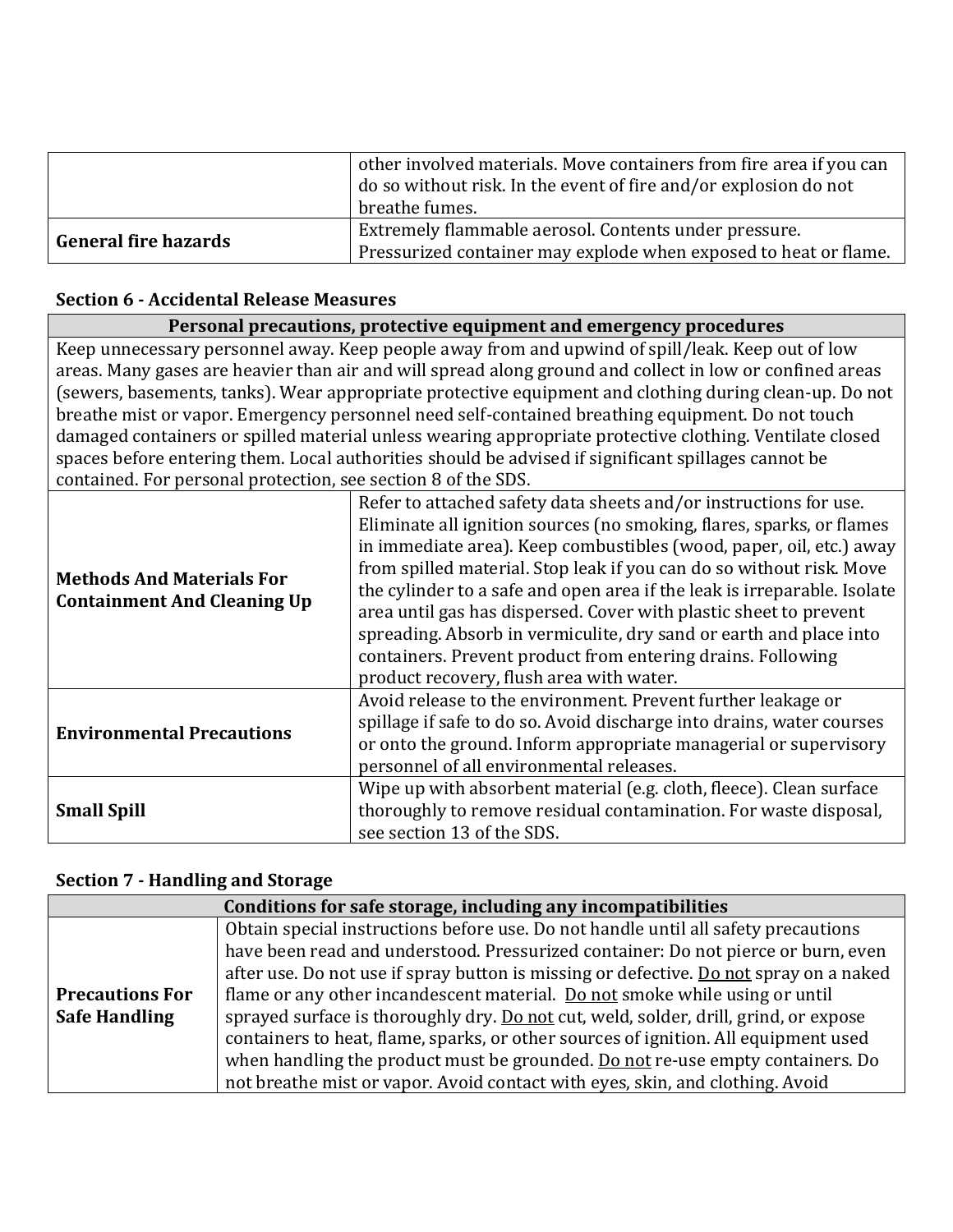|                                                  | prolonged exposure. Do not taste or swallow. When using, do not eat, drink or              |
|--------------------------------------------------|--------------------------------------------------------------------------------------------|
|                                                  | smoke. Pregnant or breastfeeding women must not handle this product. Should be             |
|                                                  | handled in closed systems, if possible. Use only in well-ventilated areas. Wear            |
|                                                  | appropriate personal protective equipment. Wash hands thoroughly after handling.           |
|                                                  | Avoid release to the environment. Observe good industrial hygiene practices.               |
|                                                  | Store locked up. Pressurized container. Protect from sunlight and do not expose to         |
| <b>Conditions For</b>                            | temperatures exceeding $50^{\circ}$ C/122 °F. Do not puncture, incinerate or crush. Do not |
| Safe Storage,                                    | handle or store near an open flame, heat or other sources of ignition. This material       |
|                                                  | can accumulate static charge which may cause spark and become an ignition source.          |
| <b>Including Any</b><br><b>Incompatibilities</b> | Secure cylinders in an upright position at all times, close all valves when not in use.    |
|                                                  | Store in a well-ventilated place. Store away from incompatible materials (see              |
|                                                  | Section 10 of the SDS).                                                                    |

## **Section 8 - Exposure Controls/Personal Protection**

| US. OSHA Table Z-1 Limits for Air Contaminants (29 CFR 1910.1000) |                |                   |                                           |                     |  |
|-------------------------------------------------------------------|----------------|-------------------|-------------------------------------------|---------------------|--|
| <b>Components</b>                                                 | <b>CAS</b>     | <b>Type</b>       | <b>Value</b>                              |                     |  |
| Propane                                                           | 74-98-6        | PEL               | 1800 mg/m3 (1000 ppm)                     |                     |  |
| Heptane                                                           | 142-82-5       | <b>PEL</b>        | 2000 mg/m3 (500 ppm)                      |                     |  |
| Xylene                                                            | 1330-20-7      | PEL               | 435 mg/m3 (100 ppm)                       |                     |  |
| Ethylbenzene                                                      | 100-41-4       | <b>PEL</b>        | 435 mg/m3 (100 ppm)                       |                     |  |
| Methyl Ethyl Ketone                                               | 78-93-3        | PEL               | 590 mg/m3 (200 ppm)                       |                     |  |
| Methyl N-Amyl Ketone                                              | $110 - 43 - 0$ | PEL               | 465 mg/m3 (100 ppm)                       |                     |  |
| <b>Mineral Spirits</b>                                            | 8052-41-3      | PEL               | 2900 mg/m3 (500 ppm)                      |                     |  |
| <b>Carbon Black</b>                                               | 1333-86-4      | PEL               | $3.5 \text{ mg/m}$ 3                      |                     |  |
| <b>US. ACGIH Threshold Limit Values</b>                           |                |                   |                                           |                     |  |
| <b>Components</b>                                                 | <b>CAS</b>     | <b>Type</b>       | <b>Value</b>                              | Form                |  |
| Heptane                                                           | 142-82-5       | STEL / TWA        | 500 ppm / 400 ppm                         |                     |  |
| N-Butane                                                          | 106-97-8       | <b>STEL</b>       | 1000 ppm                                  |                     |  |
| Xylene                                                            | 1330-20-7      | <b>STEL / TWA</b> | 150 ppm / 100 ppm                         |                     |  |
| Ethylbenzene                                                      | 100-41-4       | <b>TWA</b>        | 20 ppm                                    |                     |  |
| Methyl Ethyl Ketone                                               | 78-93-3        | <b>STEL / TWA</b> | 300 ppm / 200 ppm                         |                     |  |
| Methyl N-Amyl Ketone                                              | 110-43-0       | <b>TWA</b>        | 50 ppm                                    |                     |  |
| <b>Mineral Spirits</b>                                            | 8052-41-3      | <b>TWA</b>        | $100$ ppm                                 |                     |  |
| Carbon Black                                                      | 1333-86-4      | <b>TWA</b>        | $3$ mg/m $3$                              | Inhalable fraction. |  |
| <b>US. NIOSH: Pocket Guide to Chemical Hazards</b>                |                |                   |                                           |                     |  |
| <b>Components</b>                                                 | <b>CAS</b>     | <b>Type</b>       | <b>Value</b>                              |                     |  |
| Propane                                                           | 74-98-6        | <b>TWA</b>        | 1800 mg/m3 (100 ppm)                      |                     |  |
| Heptane                                                           | 142-82-5       | Ceiling / TWA     | 1800 mg/m3 (440 ppm) / 350 mg/m3 (85 ppm) |                     |  |
| N-Butane                                                          | 106-97-8       | <b>TWA</b>        | 1900 mg/m3 (800 ppm)                      |                     |  |
| Ethylbenzene                                                      | 100-41-4       | <b>STEL / TWA</b> | 545 mg/m3 (125 ppm) / 435 mg/m3 (100 ppm) |                     |  |
| Methyl Ethyl Ketone                                               | 78-93-3        | STEL / TWA        | 885 mg/m3 (300 ppm) / 590 mg/m3 (200 ppm) |                     |  |
| Methyl N-Amyl Ketone                                              | 110-43-0       | <b>TWA</b>        | 465 mg/m3 (100 ppm)                       |                     |  |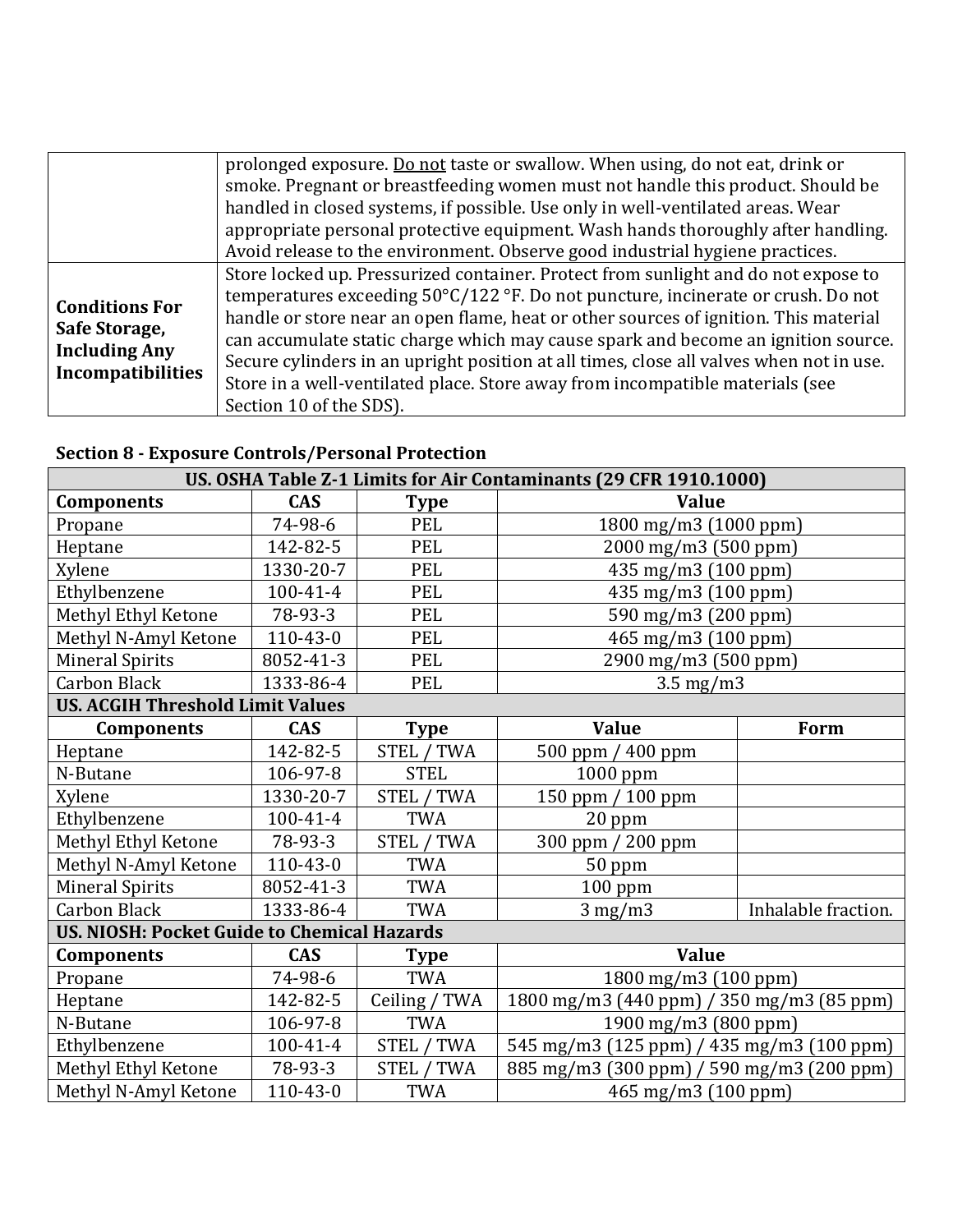| <b>Mineral Spirits</b>                            |            | 8052-41-3                                                                                                                  |                                                                                                                                                                                                                                                                                                                                                                                                                                                                                                        | Ceiling / TWA | 1800 mg/m3 / 350 mg/m3                                                |                     |  |
|---------------------------------------------------|------------|----------------------------------------------------------------------------------------------------------------------------|--------------------------------------------------------------------------------------------------------------------------------------------------------------------------------------------------------------------------------------------------------------------------------------------------------------------------------------------------------------------------------------------------------------------------------------------------------------------------------------------------------|---------------|-----------------------------------------------------------------------|---------------------|--|
| <b>Carbon Black</b>                               |            | 1333-86-4                                                                                                                  |                                                                                                                                                                                                                                                                                                                                                                                                                                                                                                        | <b>TWA</b>    | $0.1$ mg/m3                                                           |                     |  |
| <b>ACGIH Biological Exposure Indices</b>          |            |                                                                                                                            |                                                                                                                                                                                                                                                                                                                                                                                                                                                                                                        |               |                                                                       |                     |  |
| <b>Components</b>                                 | <b>CAS</b> |                                                                                                                            | <b>Value</b>                                                                                                                                                                                                                                                                                                                                                                                                                                                                                           |               | <b>Determinant</b>                                                    | Specimen            |  |
| Xylene                                            | 1330-20-7  |                                                                                                                            | 0.15 g/g                                                                                                                                                                                                                                                                                                                                                                                                                                                                                               |               | Sum of mandelic & phenylglyoxylic<br>acid                             | Creatinine in urine |  |
| Ethylbenzene                                      | 100-41-4   |                                                                                                                            | $2 \text{ mg/l}$                                                                                                                                                                                                                                                                                                                                                                                                                                                                                       |               | <b>MEK</b>                                                            | Urine               |  |
| Methyl Ethyl Ketone                               | 78-93-3    |                                                                                                                            | $1.5$ g/g                                                                                                                                                                                                                                                                                                                                                                                                                                                                                              |               | Methylhippuric acids                                                  | Creatinine in urine |  |
|                                                   |            |                                                                                                                            |                                                                                                                                                                                                                                                                                                                                                                                                                                                                                                        |               | For sampling details, please see the source document.                 |                     |  |
| <b>Appropriate Engineering</b><br><b>Controls</b> |            |                                                                                                                            | Good general ventilation (typically 10 air changes per hour) should be<br>used. Ventilation rates should be matched to conditions. If applicable, use<br>process enclosures, local exhaust ventilation, or other engineering<br>controls to maintain airborne levels below recommended exposure limits.<br>If exposure limits have not been established, maintain airborne levels to<br>an acceptable level. Eye wash facilities and emergency shower must be<br>available when handling this product. |               |                                                                       |                     |  |
|                                                   |            |                                                                                                                            |                                                                                                                                                                                                                                                                                                                                                                                                                                                                                                        |               | Individual protection measures, such as personal protective equipment |                     |  |
| <b>Eye/Face Protection</b>                        |            | Wear safety glasses with side shields (or goggles).                                                                        |                                                                                                                                                                                                                                                                                                                                                                                                                                                                                                        |               |                                                                       |                     |  |
| <b>Skin Protection</b>                            |            |                                                                                                                            |                                                                                                                                                                                                                                                                                                                                                                                                                                                                                                        |               |                                                                       |                     |  |
| <b>Hand Protection</b>                            |            | Wear appropriate chemical resistant gloves. Suitable gloves can be<br>recommended by the glove supplier.                   |                                                                                                                                                                                                                                                                                                                                                                                                                                                                                                        |               |                                                                       |                     |  |
| <b>Other</b>                                      |            | Wear appropriate chemical resistant clothing.                                                                              |                                                                                                                                                                                                                                                                                                                                                                                                                                                                                                        |               |                                                                       |                     |  |
| <b>Respiratory Protection</b>                     |            | If permissible levels are exceeded use NIOSH mechanical filter / organic<br>vapor cartridge or an air-supplied respirator. |                                                                                                                                                                                                                                                                                                                                                                                                                                                                                                        |               |                                                                       |                     |  |
| <b>Thermal Hazards</b>                            |            |                                                                                                                            | Wear appropriate thermal protective clothing, when necessary.                                                                                                                                                                                                                                                                                                                                                                                                                                          |               |                                                                       |                     |  |
| <b>General Hygiene</b><br><b>Considerations</b>   |            |                                                                                                                            | When using do not smoke. Keep away from food and drink. Always<br>observe good personal hygiene measures, such as washing after handling<br>the material and before eating, drinking, and/or smoking. Routinely wash<br>work clothing and protective equipment to remove contaminants.                                                                                                                                                                                                                 |               |                                                                       |                     |  |

# **Section 9 - Physical and Chemical Properties**

| <b>Information on Physical and Chemical Properties</b> |               |                                            |                      |  |  |
|--------------------------------------------------------|---------------|--------------------------------------------|----------------------|--|--|
|                                                        | Liquid        | <b>Flammability Limit - Lower</b>          | 1.9 % (estimated)    |  |  |
| Appearance                                             | Aerosol.      | <b>Flammability Limit - Upper</b>          | 9.5 % (estimated)    |  |  |
| (Physical state, color, etc.)                          | Liquefied Gas | <b>Explosive Limit - Lower</b>             | Not Available        |  |  |
|                                                        | Not Available | <b>Explosive Limit - Upper</b>             | Not Available        |  |  |
| <b>Odor</b>                                            | Not Available | <b>Vapor Density</b>                       | Not Available        |  |  |
| <b>Odor Threshold</b>                                  | Not Available | <b>Partition coefficient</b>               | Not Available        |  |  |
| pH                                                     | Not Available | <b>Relative Density</b>                    | Not Available        |  |  |
| <b>Melting Point/</b>                                  | $-305.68$ °F  | <b>Initial Boiling Point &amp; Boiling</b> | -43.78 °F (-42.1 °C) |  |  |
| <b>Freezing Point (Estimated)</b>                      | $(-187.6 °C)$ | <b>Range (Estimated)</b>                   |                      |  |  |
| <b>Solubility (water)</b>                              | Not Available | <b>Auto-ignition temperature</b>           | 550 °F (287.78 °C)   |  |  |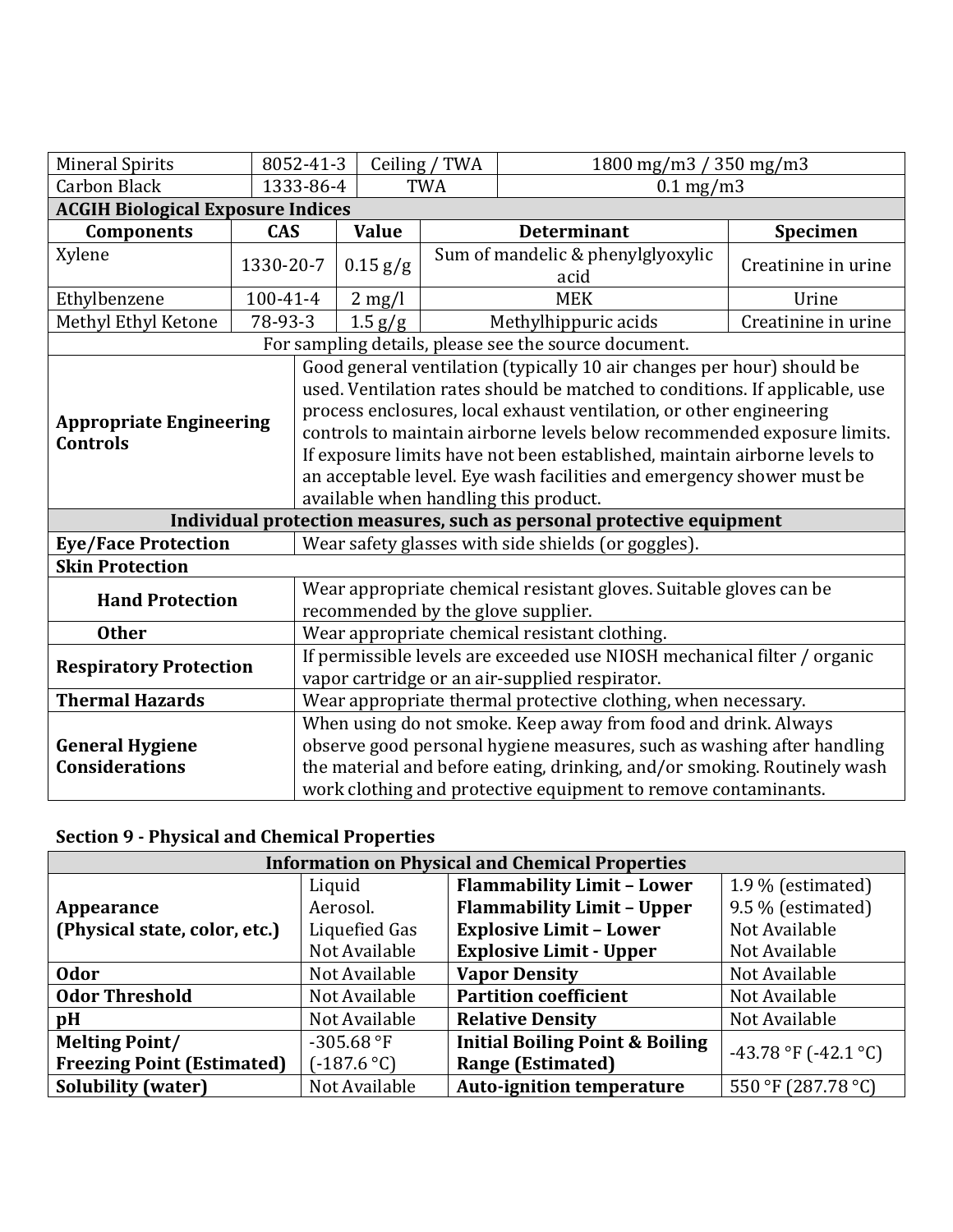| Flammability (solid, gas) | Not Applicable    | <b>Density</b>                   | $5.61$ lbs/gal             |
|---------------------------|-------------------|----------------------------------|----------------------------|
| <b>Evaporation Rate</b>   | Not Available     | <b>Decomposition temperature</b> | Not Available              |
| <b>Viscosity</b>          | Not Available     | <b>Flash Point (Estimated)</b>   | $-156.0$ °F ( $-104.4$ °C) |
| <b>Flammability Class</b> | Flammable IA      | <b>Heat Of Combustion</b>        | $36.08 \text{ kJ/g}$       |
| (Estimated)               |                   | (NFPA 30B) (Estimated)           |                            |
| <b>Percent Volatile</b>   | 88.6              | <b>Specific Gravity</b>          | 0.67                       |
|                           | 4.9644491 lbs/gal | <b>VOC (Regulatory)</b>          | 594.871814 g/l             |
| <b>VOC (Material)</b>     | 594.872198 g/l    |                                  | 4.9644459 lbs/gal          |

### **Section 10: Stability and Reactivity**

| Reactivity                                | The product is stable and non-reactive under normal         |  |
|-------------------------------------------|-------------------------------------------------------------|--|
|                                           | conditions of use, storage and transport.                   |  |
| <b>Chemical Stability</b>                 | Material is stable under normal conditions.                 |  |
| <b>Possibility of Hazardous Reactions</b> | Hazardous polymerization does not occur.                    |  |
| <b>Conditions to Avoid</b>                | Heat. Avoid temperatures exceeding the flash point. Contact |  |
|                                           | with incompatible materials.                                |  |
| <b>Incompatible Materials</b>             | Strong acids. Strong oxidizing agents. Nitrates. Halogens.  |  |
|                                           | Fluorine. Chlorine.                                         |  |
| <b>Hazardous Decomposition Products</b>   | No hazardous decomposition products are known.              |  |

## **Section 11 - Toxicological Information**

| <b>Information On Likely Routes Of Exposure</b>                                                     |                                                                  |                                                                                                                          |                      |  |              |
|-----------------------------------------------------------------------------------------------------|------------------------------------------------------------------|--------------------------------------------------------------------------------------------------------------------------|----------------------|--|--------------|
| <b>Inhalation</b>                                                                                   |                                                                  | May cause damage to organs through prolonged or repeated<br>exposure by inhalation. Prolonged inhalation may be harmful. |                      |  |              |
| <b>Skin contact</b>                                                                                 |                                                                  | Causes skin irritation.                                                                                                  |                      |  |              |
| Eye contact                                                                                         |                                                                  | Causes eye irritation.                                                                                                   |                      |  |              |
| Ingestion                                                                                           |                                                                  | Harmful if swallowed.                                                                                                    |                      |  |              |
| <b>Symptoms Related To The</b><br>Dizziness. Irritation of eyes. Exposed individuals may experience |                                                                  |                                                                                                                          |                      |  |              |
| Physical, Chemical &                                                                                | eye tearing, redness, and discomfort. Skin irritation. May cause |                                                                                                                          |                      |  |              |
| <b>Toxicological Characteristics</b>                                                                | redness and pain.                                                |                                                                                                                          |                      |  |              |
|                                                                                                     |                                                                  |                                                                                                                          |                      |  |              |
| $C2$ $\cdots$ $\cdots$                                                                              | $\overline{C}$                                                   | $D_{\alpha+1}$                                                                                                           | Moggingway + Crosses |  | $\mathbf{V}$ |

| Component | <b>CAS</b> | Route      | <b>Measurement</b> | <b>Species</b> | <b>Value</b>               |
|-----------|------------|------------|--------------------|----------------|----------------------------|
| Propane   | 74-98-6    | Inhalation | LC50               | Rat            | $> 1442.847$ mg/l, 15 Min. |
| Heptane   | 142-82-5   | Inhalation | LC50               | Rat            | 103 mg/l, 4 Hours          |
| Heptane   | 142-82-5   | Inhalation | LD50               | Mouse          | 75 mg/l, 2 Hours           |
| N-Butane  | 106-97-8   | Inhalation | LC50               | Mouse          | 680 mg/l, 2 Hours          |
| N-Butane  | 106-97-8   | Inhalation | LC50               | Rat            | $658$ mg/l, 4 Hours        |
| Xylene    | 1330-20-7  | Dermal     | LD50               | Rabbit         | $> 43$ g/kg                |
| Xylene    | 1330-20-7  | Inhalation | LC50               | Mouse          | 3907 mg/l, 6 Hours         |
| Xylene    | 1330-20-7  | Inhalation | LC50               | Rat            | $6350$ mg/l, 4 Hours       |
| Xylene    | 1330-20-7  | Oral       | LD50               | Mouse          | $1590$ mg/kg               |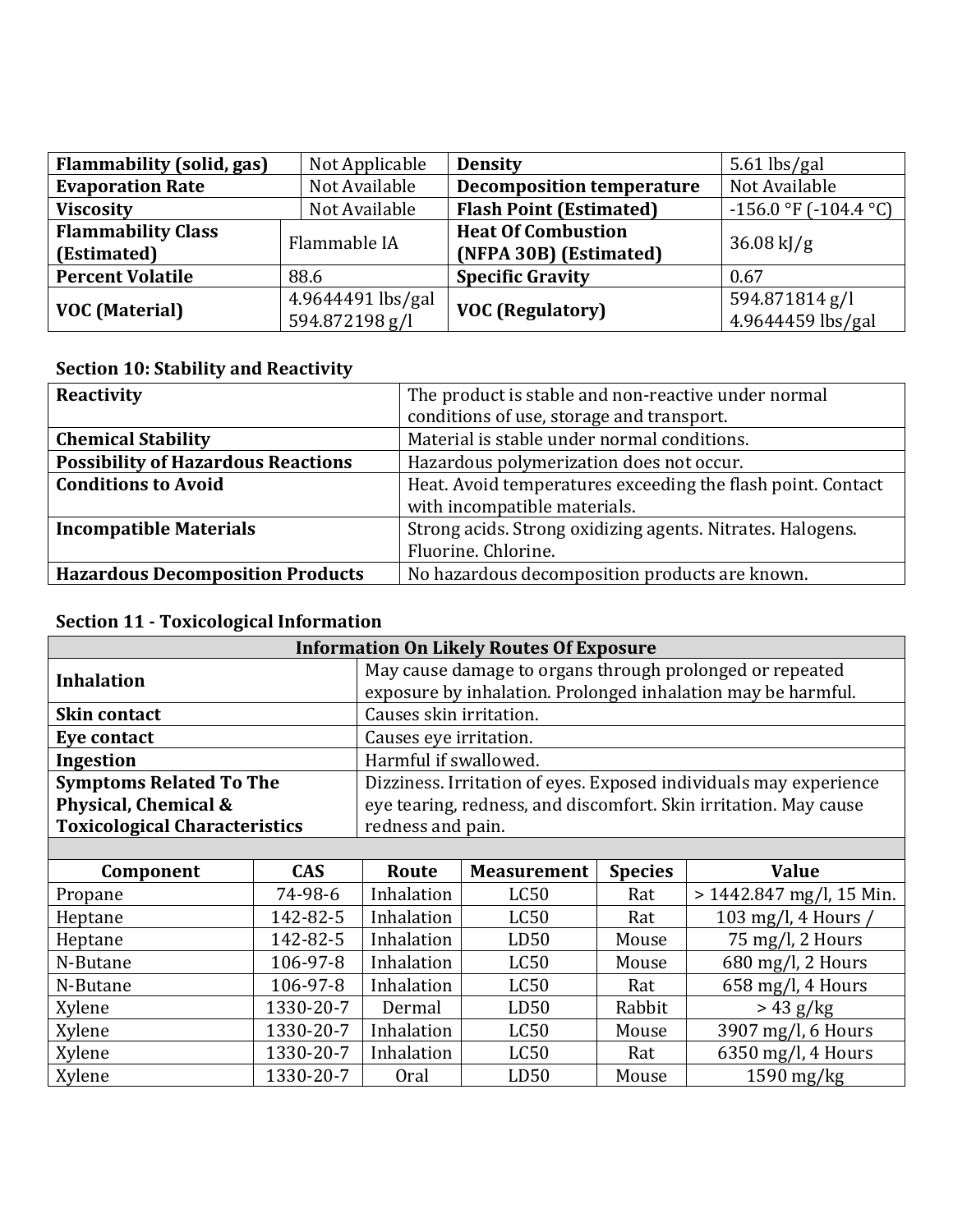| Xylene                                  | 1330-20-7  | Oral                                                               | LD50                                                                       | Rat            | 3523 - 8600 mg/kg                                                 |  |
|-----------------------------------------|------------|--------------------------------------------------------------------|----------------------------------------------------------------------------|----------------|-------------------------------------------------------------------|--|
| Ethylbenzene                            | 100-41-4   | Dermal                                                             | LD50                                                                       | Rabbit         | 17800 mg/kg                                                       |  |
| Ethylbenzene                            | 100-41-4   | Oral                                                               | LD50                                                                       | Rat            | 3500 mg/kg                                                        |  |
| Methyl Ethyl Ketone                     | 78-93-3    | Dermal                                                             | LD50                                                                       | Rabbit         | $>8000$ mg/kg                                                     |  |
| Methyl Ethyl Ketone                     | 78-93-3    | Inhalation                                                         | <b>LC50</b>                                                                | Mouse          | 11000 ppm, 45 Min.                                                |  |
| Methyl Ethyl Ketone                     | 78-93-3    | Inhalation                                                         | <b>LC50</b>                                                                | Rat            | 11700 ppm, 4 Hours                                                |  |
| Methyl Ethyl Ketone                     | 78-93-3    | Oral                                                               | LD50                                                                       | Mouse          | $670$ mg/kg                                                       |  |
| Methyl Ethyl Ketone                     | 78-93-3    | Oral                                                               | LD50                                                                       | Rat            | 2300 - 3500 mg/kg                                                 |  |
| Methyl N-Amyl Ketone                    | 110-43-0   | Dermal                                                             | LD50                                                                       | Rabbit         | 12600 mg/kg                                                       |  |
| Methyl N-Amyl Ketone                    | 110-43-0   | Oral                                                               | LD50                                                                       | Mouse          | $730$ mg/kg                                                       |  |
| Methyl N-Amyl Ketone                    | 110-43-0   | Oral                                                               | LD50                                                                       | Rat            | $1.67$ g/kg                                                       |  |
| <b>Carbon Black</b>                     | 1333-86-4  | Oral                                                               | LD50                                                                       | Rat            | $> 8000$ mg/kg                                                    |  |
|                                         |            |                                                                    | Estimates for product may be based on additional component data not shown. |                |                                                                   |  |
| <b>Skin Corrosion/Irritation</b>        |            | Causes skin irritation.                                            |                                                                            |                |                                                                   |  |
| <b>Serious Eye Damage/Eye</b>           |            | Causes eye irritation.                                             |                                                                            |                |                                                                   |  |
| <b>Irritation</b>                       |            |                                                                    |                                                                            |                |                                                                   |  |
| <b>Respiratory Sensitization</b>        |            |                                                                    | Not a respiratory sensitizer.                                              |                |                                                                   |  |
| <b>Skin Sensitization</b>               |            | This product is not expected to cause skin sensitization.          |                                                                            |                |                                                                   |  |
| <b>Germ Cell Mutagenicity</b>           |            | No data available to indicate product or any components present at |                                                                            |                |                                                                   |  |
|                                         |            |                                                                    |                                                                            |                |                                                                   |  |
|                                         |            |                                                                    | greater than 0.1% are mutagenic or genotoxic.                              |                |                                                                   |  |
| Carcinogenicity                         |            |                                                                    | Suspected of causing cancer.                                               |                |                                                                   |  |
|                                         |            |                                                                    | <b>IARC Monographs. Overall Evaluation of Carcinogenicity</b>              |                |                                                                   |  |
| Component                               | <b>CAS</b> |                                                                    |                                                                            | <b>Comment</b> |                                                                   |  |
| <b>Carbon Black</b>                     | 1333-86-4  |                                                                    | 2B Possibly carcinogenic to humans.                                        |                |                                                                   |  |
| Ethylbenzene                            | 100-41-4   |                                                                    | 2B Possibly carcinogenic to humans.                                        |                |                                                                   |  |
| <b>Mineral Spirits</b>                  | 8052-41-3  |                                                                    | 3 Not classifiable as to carcinogenicity to humans.                        |                |                                                                   |  |
| Xylene                                  | 1330-20-7  |                                                                    | 3 Not classifiable as to carcinogenicity to humans.                        |                |                                                                   |  |
|                                         |            |                                                                    | OSHA Specifically Regulated Substances (29 CFR 1910.1001-1050)             |                |                                                                   |  |
| Not Listed                              |            |                                                                    |                                                                            |                |                                                                   |  |
|                                         |            |                                                                    |                                                                            |                | Components in this product have been shown to cause birth defects |  |
| <b>Reproductive Toxicity</b>            |            |                                                                    |                                                                            |                | and reproductive disorders in laboratory animals. Suspected of    |  |
|                                         |            |                                                                    | damaging fertility or the unborn child.                                    |                |                                                                   |  |
| <b>Specific Target Organ Toxicity -</b> |            |                                                                    |                                                                            |                |                                                                   |  |
| <b>Single Exposure</b>                  |            | Not classified.                                                    |                                                                            |                |                                                                   |  |
| <b>Specific Target Organ Toxicity -</b> |            |                                                                    |                                                                            |                |                                                                   |  |
| <b>Repeated Exposure</b>                |            |                                                                    |                                                                            |                | Causes damage to organs through prolonged or repeated exposure.   |  |
| <b>Aspiration Hazard</b>                |            | Not an aspiration hazard.                                          |                                                                            |                |                                                                   |  |
|                                         |            |                                                                    |                                                                            |                | Causes damage to organs through prolonged or repeated exposure.   |  |
| <b>Chronic Effects</b>                  |            | cause chronic effects.                                             |                                                                            |                | Prolonged inhalation may be harmful. Prolonged exposure may       |  |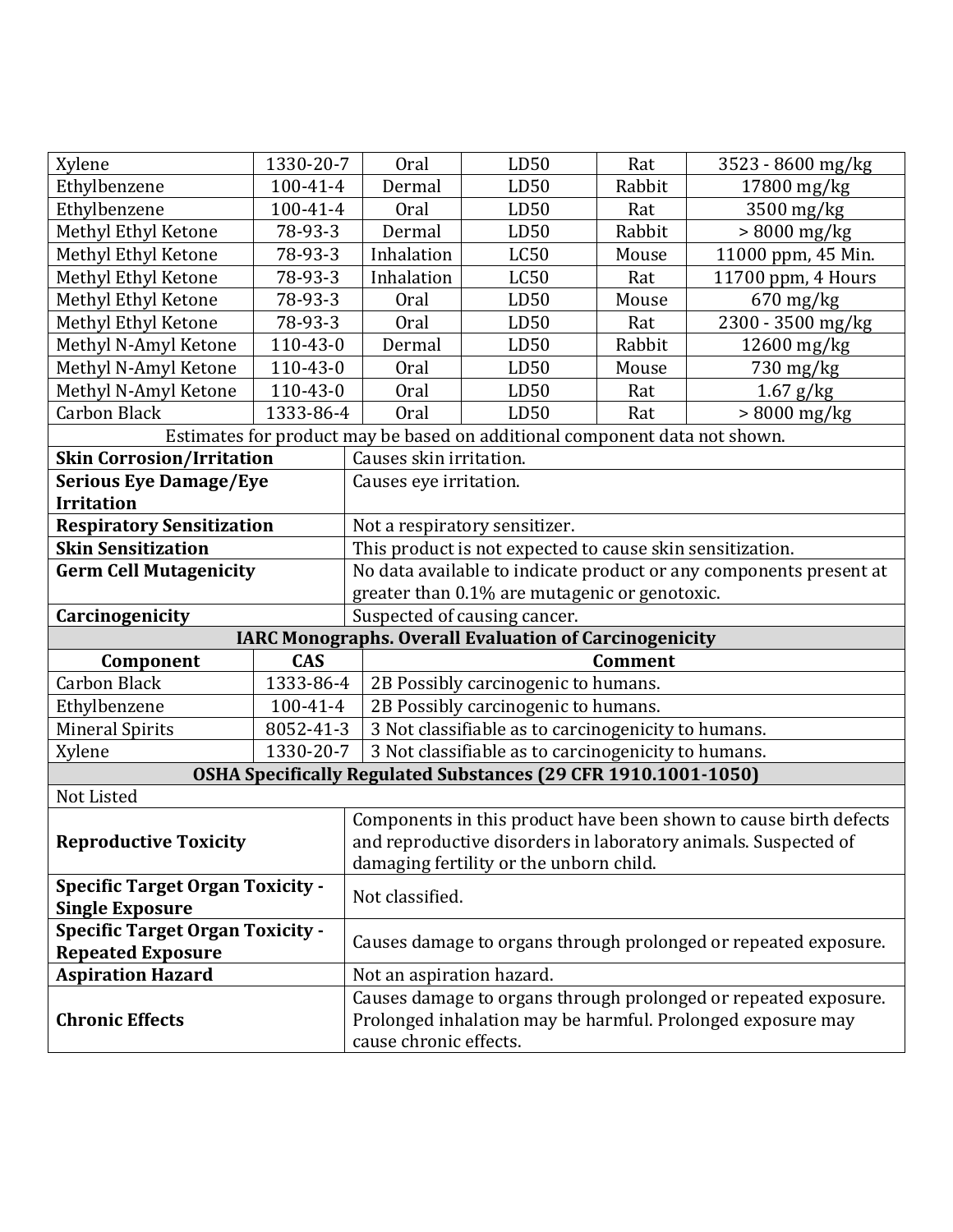| <b>Ecotoxicity</b><br>Toxic to aquatic life with long lasting effects. |                                   |                    |                |                |                                                                             |  |
|------------------------------------------------------------------------|-----------------------------------|--------------------|----------------|----------------|-----------------------------------------------------------------------------|--|
| Component                                                              | <b>CAS</b>                        | <b>Method</b>      | Family         | <b>Species</b> | <b>Value</b>                                                                |  |
| Heptane                                                                | 142-82-5                          | <b>LC50</b>        | Fish           | Mozambique     | $375$ mg/l,                                                                 |  |
|                                                                        |                                   |                    | tilapia        |                | 96 hours.                                                                   |  |
| Xylene                                                                 | 1330-20-7                         | LC50               | Fish           | Bluegill       | $7.711 - 9.591$ mg/l,                                                       |  |
|                                                                        |                                   |                    |                |                | 96 hours.                                                                   |  |
| Ethylbenzene                                                           | 100-41-4                          | <b>EC50</b>        | Crustacea      | Water flea     | $1.37 - 4.4$ mg/l,                                                          |  |
|                                                                        |                                   |                    |                |                | 48 hours.                                                                   |  |
| Ethylbenzene                                                           | 100-41-4                          | LC50               | Fish           | Fathead minnow | $7.5 - 11$ mg/l,                                                            |  |
|                                                                        |                                   |                    |                |                | 96 hours.                                                                   |  |
| Methyl Ethyl Ketone                                                    | 78-93-3                           | <b>EC50</b>        | Crustacea      | Water flea     | 4025 - 6440 mg/l,                                                           |  |
|                                                                        |                                   |                    |                |                | 48 hours.                                                                   |  |
| Methyl Ethyl Ketone                                                    | 78-93-3                           | LC50               | Fish           | Sheepshead     | $> 400$ mg/l,                                                               |  |
|                                                                        |                                   |                    |                | minnow         | 96 hours                                                                    |  |
| Methyl N-Amyl Ketone                                                   | 110-43-0                          | <b>LC50</b>        | Fish           | Fathead minnow | 126 - 137 mg/l,                                                             |  |
|                                                                        |                                   |                    |                |                | 96 hours.                                                                   |  |
| <b>Persistence and Degradability</b>                                   |                                   |                    |                |                | No data is available on the degradability of this product.                  |  |
| <b>Bioaccumulative Potential</b>                                       |                                   |                    |                |                |                                                                             |  |
| Partition coefficient n-octanol / water (log Kow)                      |                                   |                    |                |                |                                                                             |  |
| Component                                                              |                                   | <b>CAS</b>         |                |                | <b>Value</b>                                                                |  |
| Propane                                                                |                                   |                    | 74-98-6        |                | 2.36                                                                        |  |
| Heptane                                                                |                                   | 142-82-5           |                |                | 4.66                                                                        |  |
| N-Butane                                                               |                                   | 106-97-8           |                |                | 2.89                                                                        |  |
| Xylene                                                                 |                                   | 1330-20-7          |                |                | $3.12 - 3.20$                                                               |  |
| Ethylbenzene                                                           |                                   | 100-41-4           |                |                | 3.15                                                                        |  |
| Methyl Ethyl Ketone                                                    |                                   | 78-93-3            |                |                | 0.29                                                                        |  |
| Methyl N-Amyl Ketone                                                   |                                   |                    | $110 - 43 - 0$ |                | 1.98                                                                        |  |
| <b>Mineral Spirits</b>                                                 |                                   |                    | 8052-41-3      |                | $3.16 - 7.15$                                                               |  |
| <b>Mobility in Soil</b>                                                |                                   | No data available. |                |                |                                                                             |  |
| <b>Other Adverse Effects</b>                                           |                                   |                    |                |                | No other adverse environmental effects (e.g. ozone depletion, photochemical |  |
|                                                                        |                                   |                    |                |                | ozone creation potential, endocrine disruption, global warming potential)   |  |
|                                                                        | are expected from this component. |                    |                |                |                                                                             |  |

**Section 12 - Ecological Information** 

# **Section 13 - Disposal Considerations**

| <b>Disposal Instructions</b> | Collect and reclaim or dispose in sealed containers at licensed waste |
|------------------------------|-----------------------------------------------------------------------|
|                              | disposal site. Contents under pressure. Do not puncture, incinerate   |
|                              | or crush. Do not allow this material to drain into sewers/water       |
|                              | supplies. Do not contaminate ponds, waterways or ditches with         |
|                              | chemical or used container. Dispose of contents/container in          |
|                              | accordance with local/regional/national/international regulations.    |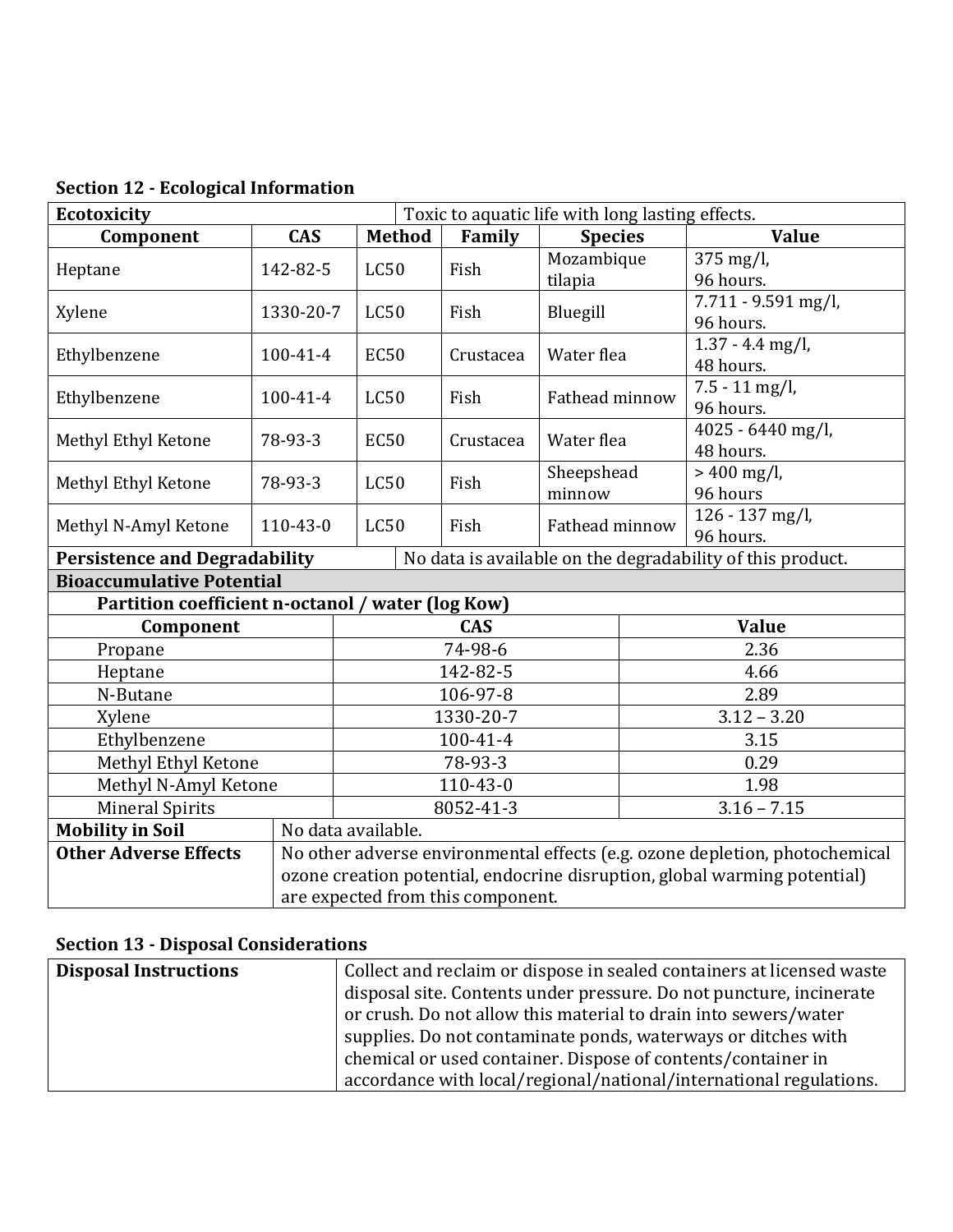| <b>Local Disposal Regulations</b>   | Dispose in accordance with all applicable regulations.                 |  |  |
|-------------------------------------|------------------------------------------------------------------------|--|--|
| <b>Hazardous Waste Code</b>         | The waste code should be assigned in discussion between the user,      |  |  |
|                                     | the producer and the waste disposal company.                           |  |  |
| <b>Waste From Residues / Unused</b> | Dispose of in accordance with local regulations. Empty containers or   |  |  |
| <b>Products</b>                     | liners may retain some product residues. This material and its         |  |  |
|                                     | container must be disposed of in a safe manner (see: Disposal          |  |  |
|                                     | instructions).                                                         |  |  |
| <b>Contaminated Packaging</b>       | Since emptied containers may retain product residue, follow label      |  |  |
|                                     | warnings even after container is emptied. Empty containers should      |  |  |
|                                     | be taken to an approved waste handling site for recycling or disposal. |  |  |
|                                     | Do not re-use empty containers.                                        |  |  |

#### **Section 14 - Transport Information**

| <b>DOT</b>                          |                                                                            |
|-------------------------------------|----------------------------------------------------------------------------|
| <b>UN Number</b>                    | <b>UN1950</b>                                                              |
| <b>UN Proper Shipping Name</b>      | Aerosols, Flammable                                                        |
| <b>Transport Hazard Class(Es)</b>   |                                                                            |
| <b>Class</b>                        | 2.1                                                                        |
| <b>Subsidiary Risk</b>              |                                                                            |
| Label(S)                            | 2.1                                                                        |
| <b>Packing Group</b>                | Not applicable.                                                            |
| <b>Special Precautions For User</b> | Read safety instructions, SDS and emergency procedures before<br>handling. |
| <b>Special Provisions</b>           | N82                                                                        |
| <b>Packaging Exceptions</b>         | 306                                                                        |
| <b>Packaging Non Bulk</b>           | None                                                                       |
| <b>Packaging Bulk</b>               | None                                                                       |
| <b>DOT Label</b>                    | <b>FLAMMABLE</b><br>GAS                                                    |
| <b>IATA</b>                         |                                                                            |
| <b>UN Number</b>                    | <b>UN1950</b>                                                              |
| <b>UN Proper Shipping Name</b>      | Aerosols, Flammable                                                        |
| <b>Transport Hazard Class(Es)</b>   |                                                                            |
| <b>Class</b>                        | 2.1                                                                        |
| <b>Subsidiary Risk</b>              |                                                                            |
| Label(S)                            | 2.1                                                                        |
| <b>Packing Group</b>                | Not applicable.                                                            |
| <b>Environmental Hazards</b>        | No                                                                         |
| <b>Special Precautions For User</b> | Read safety instructions, SDS and emergency procedures before              |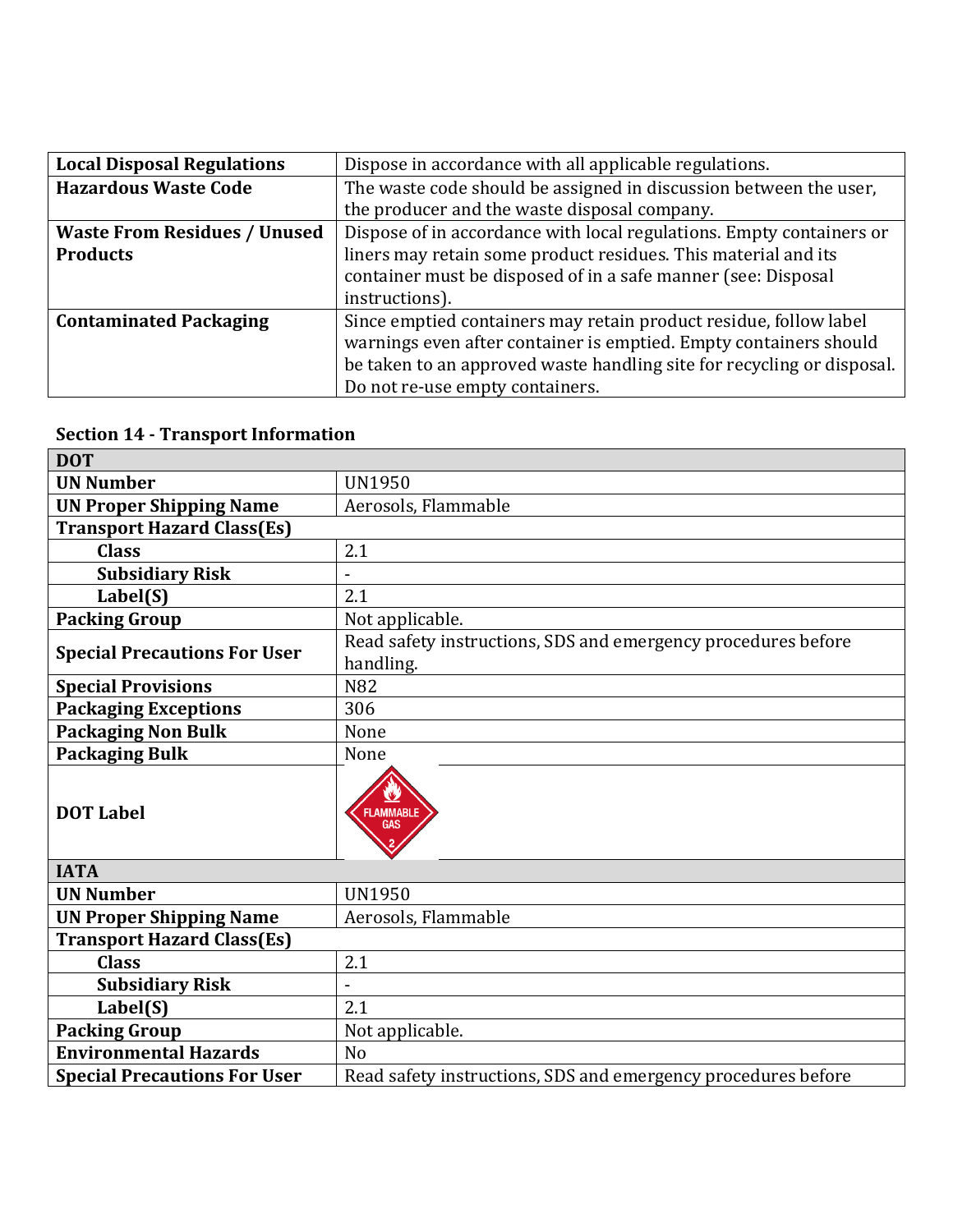|                                                                             | handling.           |                                                               |  |  |  |
|-----------------------------------------------------------------------------|---------------------|---------------------------------------------------------------|--|--|--|
| <b>Other Information</b>                                                    |                     |                                                               |  |  |  |
| Passenger / Cargo Aircraft                                                  | Allowed             |                                                               |  |  |  |
| <b>Cargo Aircraft Only</b>                                                  | Allowed             |                                                               |  |  |  |
| <b>IATA Label</b>                                                           |                     |                                                               |  |  |  |
| <b>IMDG</b>                                                                 |                     |                                                               |  |  |  |
| <b>UN Number</b>                                                            | <b>UN1950</b>       |                                                               |  |  |  |
| <b>UN Proper Shipping Name</b>                                              | Aerosols, Flammable |                                                               |  |  |  |
| <b>Transport Hazard Class(Es)</b>                                           |                     |                                                               |  |  |  |
| <b>Class</b>                                                                | 2.1                 |                                                               |  |  |  |
| <b>Subsidiary Risk</b>                                                      |                     |                                                               |  |  |  |
| Label(S)                                                                    | 2.1                 |                                                               |  |  |  |
| <b>Packing Group</b>                                                        | Not applicable.     |                                                               |  |  |  |
| <b>Environmental Hazards</b>                                                |                     |                                                               |  |  |  |
| <b>Marine Pollutant</b>                                                     | No                  |                                                               |  |  |  |
| <b>EmS</b>                                                                  | Not Available       |                                                               |  |  |  |
| <b>Special Precautions For User</b>                                         | handling.           | Read safety instructions, SDS and emergency procedures before |  |  |  |
| <b>IMDG Label</b>                                                           |                     |                                                               |  |  |  |
| Transport in bulk according to Annex II of MARPOL 73/78<br>and the IBC Code |                     | Not established.                                              |  |  |  |

# **Section 15 - Regulatory Information**

| <b>U.S. Federal Regulations</b>                                                                     |     |                |  |
|-----------------------------------------------------------------------------------------------------|-----|----------------|--|
| This product is a "Hazardous Chemical" as defined by the OSHA Hazard Communication Standard, 29 CFR |     |                |  |
| 1910.1200.                                                                                          |     |                |  |
| <b>U.S. EPA TSCA Inventory List</b><br>All components are listed                                    |     |                |  |
| TSCA Section 12(b) Export Notification (40 CFR 707, Subpt. D)                                       |     | Not regulated. |  |
| OSHA Specifically Regulated Substances (29 CFR 1910.1001-1050)                                      |     | Not listed.    |  |
| <b>Safe Drinking Water Act (SDWA)</b>                                                               |     | Not regulated. |  |
| <b>SARA 304 Emergency Release Notification</b>                                                      |     | Not regulated. |  |
| <b>SARA 302 Extremely Hazardous Substance</b>                                                       |     | Not listed.    |  |
| Sara 311/312 Hazardous Chemicals                                                                    |     | N <sub>o</sub> |  |
| <b>CERCLA Hazardous Substance List (40 CFR 302.4)</b>                                               |     |                |  |
| Component                                                                                           | CAS | <b>Status</b>  |  |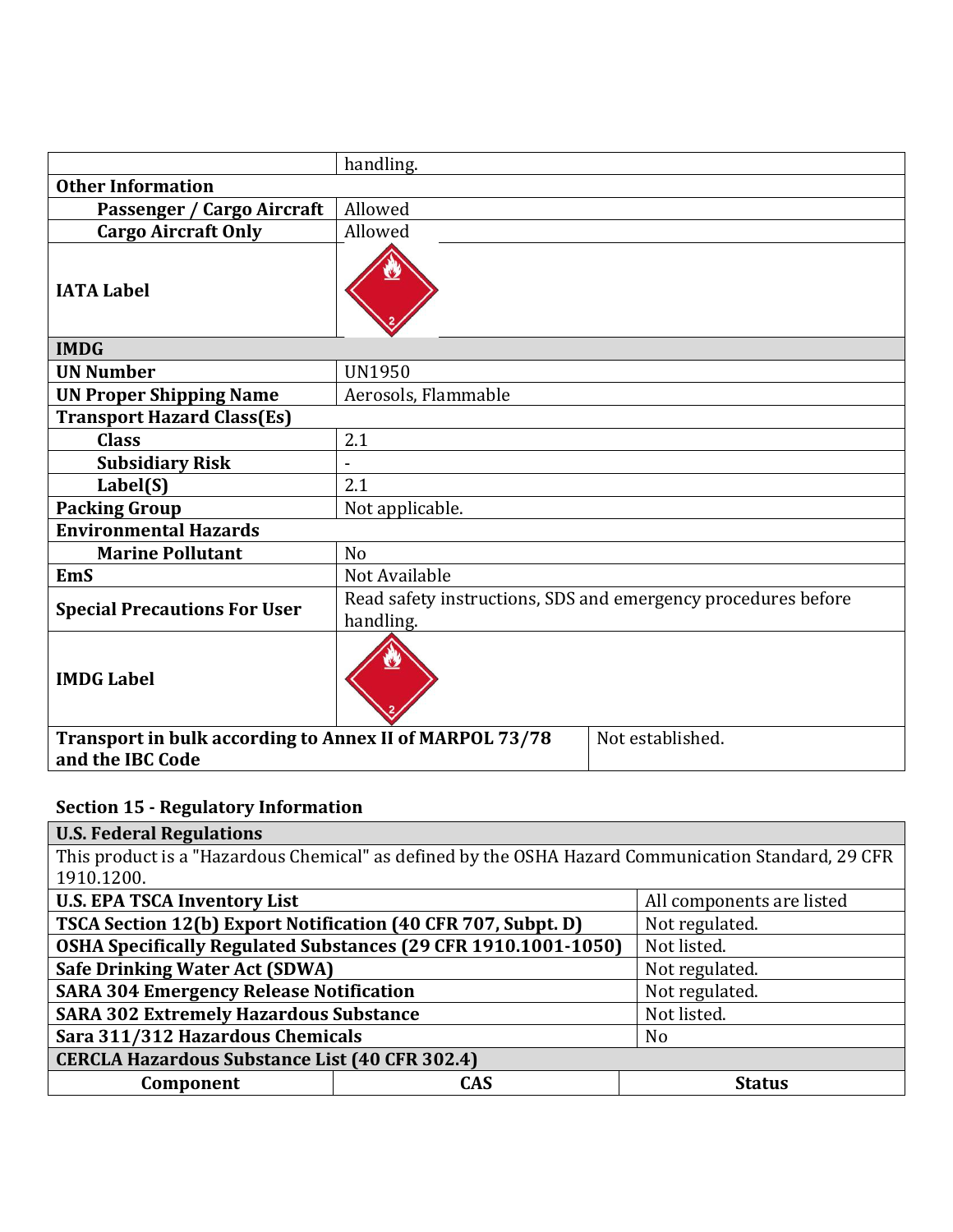| Ethylbenzene                                                                                               | 100-41-4                                  | Listed                      |  |  |
|------------------------------------------------------------------------------------------------------------|-------------------------------------------|-----------------------------|--|--|
| Heptane                                                                                                    | 142-82-5                                  | Listed                      |  |  |
| Methyl Ethyl Ketone                                                                                        | 78-93-3                                   | Listed                      |  |  |
| N-Butane                                                                                                   | 106-97-8                                  | Listed                      |  |  |
| Propane                                                                                                    | 74-98-6                                   | Listed                      |  |  |
| Xylene                                                                                                     | 1330-20-7                                 | Listed                      |  |  |
| <b>Superfund Amendments and Reauthorization Act of 1986 (SARA)</b>                                         |                                           |                             |  |  |
| <b>Hazard categories</b><br><b>Status</b>                                                                  |                                           |                             |  |  |
| Immediate Hazard                                                                                           |                                           | Yes                         |  |  |
| Delayed Hazard                                                                                             |                                           | Yes                         |  |  |
| Fire Hazard                                                                                                |                                           | Yes                         |  |  |
| Pressure Hazard                                                                                            |                                           | N <sub>o</sub>              |  |  |
| Reactivity Hazard                                                                                          |                                           | No                          |  |  |
| <b>SARA 313 (TRI reporting)</b>                                                                            |                                           |                             |  |  |
| Component                                                                                                  | <b>CAS</b>                                | % by Weight                 |  |  |
| Xylene                                                                                                     | 1330-20-7                                 | $5$ to $<$ 10               |  |  |
| Ethylbenzene                                                                                               | $100 - 41 - 4$                            | 1 to $<$ 5                  |  |  |
| Clean Air Act (CAA) Section 112 Hazardous Air Pollutants (HAPs) List                                       |                                           |                             |  |  |
| Component                                                                                                  |                                           | <b>CAS</b>                  |  |  |
| Xylene                                                                                                     |                                           | 1330-20-7                   |  |  |
| Ethylbenzene                                                                                               | 100-41-4                                  |                             |  |  |
| Clean Air Act (CAA) Section 112(r) Accidental Release Prevention (40 CFR 68.130)                           |                                           |                             |  |  |
| Component                                                                                                  |                                           | <b>CAS</b>                  |  |  |
| N-Butane                                                                                                   |                                           | 106-97-8                    |  |  |
| Propane                                                                                                    |                                           | 74-98-6                     |  |  |
| Drug Enforcement Administration (DEA). List 2, Essential Chemicals<br>$(21$ CFR 1310.02(b) & 1310.04(f)(2) |                                           |                             |  |  |
| Component                                                                                                  | <b>CAS</b><br><b>Chemical Code Number</b> |                             |  |  |
| Methyl Ethyl Ketone                                                                                        | 78-93-3                                   | 6714                        |  |  |
| Drug Enforcement Administration (DEA). List 1 & 2 Exempt Chemical Mixtures                                 |                                           |                             |  |  |
| $(21$ CFR 1310.12(c))                                                                                      |                                           |                             |  |  |
| Component                                                                                                  | <b>CAS</b>                                | % by Weight                 |  |  |
| Methyl Ethyl Ketone                                                                                        | 78-93-3                                   | 35%                         |  |  |
| <b>DEA Exempt Chemical Mixtures Code Number</b>                                                            |                                           |                             |  |  |
| Component                                                                                                  | <b>CAS</b>                                | <b>Chemical Code Number</b> |  |  |
| Methyl Ethyl Ketone                                                                                        | 78-93-3<br>6714                           |                             |  |  |
| <b>U.S. State Regulations</b>                                                                              |                                           |                             |  |  |
| US. California Controlled Substances. CA Department of Justice<br>Not listed.                              |                                           |                             |  |  |
| (California Health and Safety Code Section 11100)                                                          |                                           |                             |  |  |
| US. California. Candidate Chemicals List. Safer Consumer Products Regulations                              |                                           |                             |  |  |
| (Cal. Code Regs, tit. 22, 69502.3, subd.(a))                                                               |                                           |                             |  |  |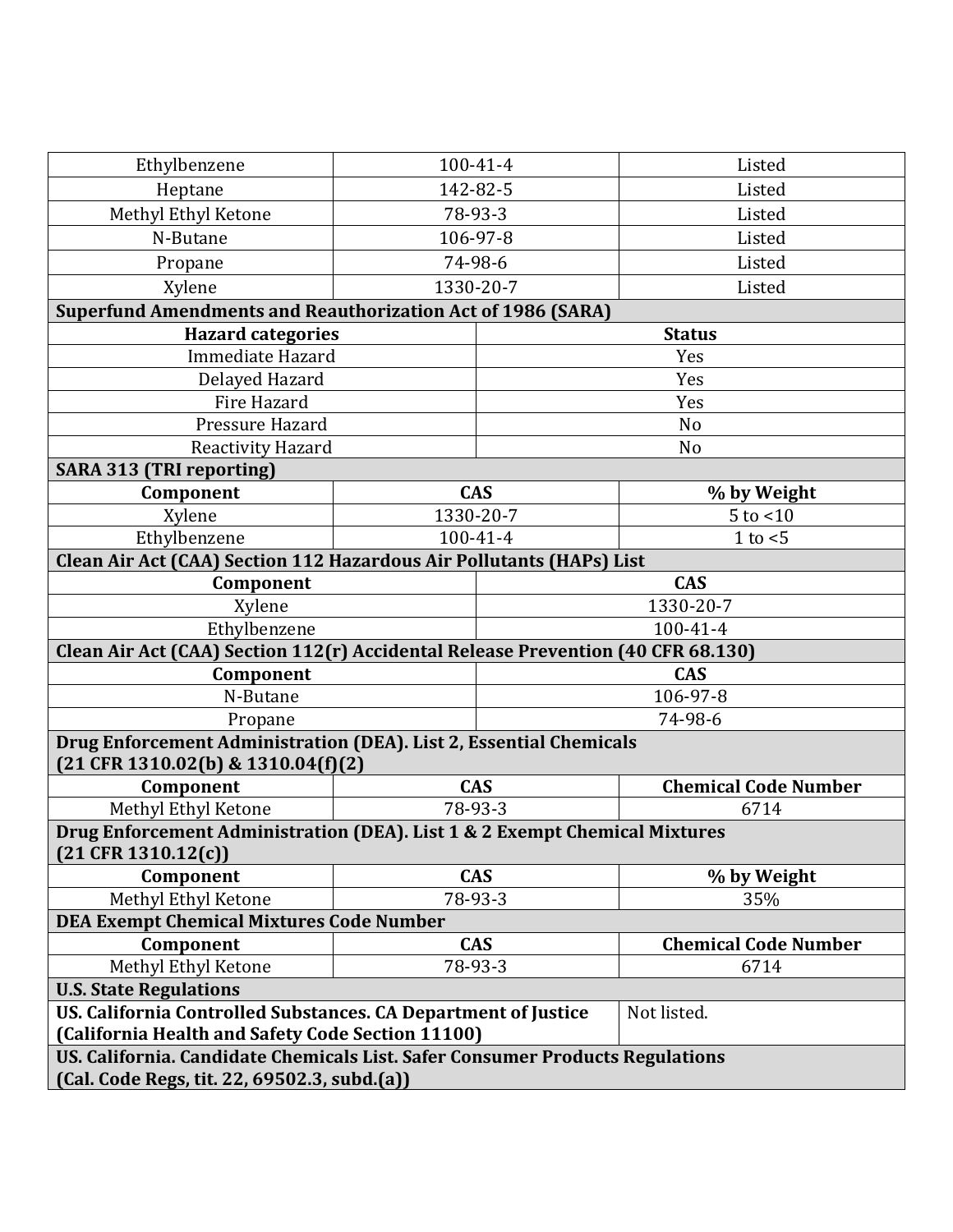| Component                                               | <b>CAS</b>     |  |  |
|---------------------------------------------------------|----------------|--|--|
| <b>Aliphatic Petroleum Distillates</b>                  | 64742-89-8     |  |  |
| <b>Carbon Black</b>                                     | 1333-86-4      |  |  |
| Ethylbenzene                                            | $100 - 41 - 4$ |  |  |
| Methyl Ethyl Ketone                                     | 78-93-3        |  |  |
| <b>Mineral Spirits</b>                                  | 8052-41-3      |  |  |
| N-Butane                                                | 106-97-8       |  |  |
| Xylene                                                  | 1330-20-7      |  |  |
| <b>US. Massachusetts RTK - Substance List</b>           |                |  |  |
| Component                                               | <b>CAS</b>     |  |  |
| Propane                                                 | 74-98-6        |  |  |
| Heptane                                                 | 142-82-5       |  |  |
| N-Butane                                                | 106-97-8       |  |  |
| Xylene                                                  | 1330-20-7      |  |  |
| Ethylbenzene                                            | 100-41-4       |  |  |
| Methyl Ethyl Ketone                                     | 78-93-3        |  |  |
| Methyl N-Amyl Ketone                                    | $110 - 43 - 0$ |  |  |
| <b>Mineral Spirits</b>                                  | 8052-41-3      |  |  |
| <b>Carbon Black</b>                                     | 1333-86-4      |  |  |
| US. New Jersey Worker and Community Right-to-Know Act   |                |  |  |
| Component                                               | <b>CAS</b>     |  |  |
| Propane                                                 | 74-98-6        |  |  |
| Heptane                                                 | 142-82-5       |  |  |
| N-Butane                                                | 106-97-8       |  |  |
| Xylene                                                  | 1330-20-7      |  |  |
| Ethylbenzene                                            | 100-41-4       |  |  |
| Methyl Ethyl Ketone                                     | 78-93-3        |  |  |
| Methyl N-Amyl Ketone                                    | $110 - 43 - 0$ |  |  |
| <b>Carbon Black</b>                                     | 1333-86-4      |  |  |
| US. Pennsylvania Worker and Community Right-to-Know Law |                |  |  |
| Component                                               | <b>CAS</b>     |  |  |
| Propane                                                 | 74-98-6        |  |  |
| Heptane                                                 | 142-82-5       |  |  |
| N-Butane                                                | 106-97-8       |  |  |
| Xylene                                                  | 1330-20-7      |  |  |
| Ethylbenzene                                            | 100-41-4       |  |  |
| Methyl Ethyl Ketone                                     | 78-93-3        |  |  |
| Methyl N-Amyl Ketone                                    | 110-43-0       |  |  |
| <b>Mineral Spirits</b>                                  | 8052-41-3      |  |  |
| <b>Carbon Black</b>                                     | 1333-86-4      |  |  |
| <b>US. Rhode Island RTK</b>                             |                |  |  |
| Component                                               | <b>CAS</b>     |  |  |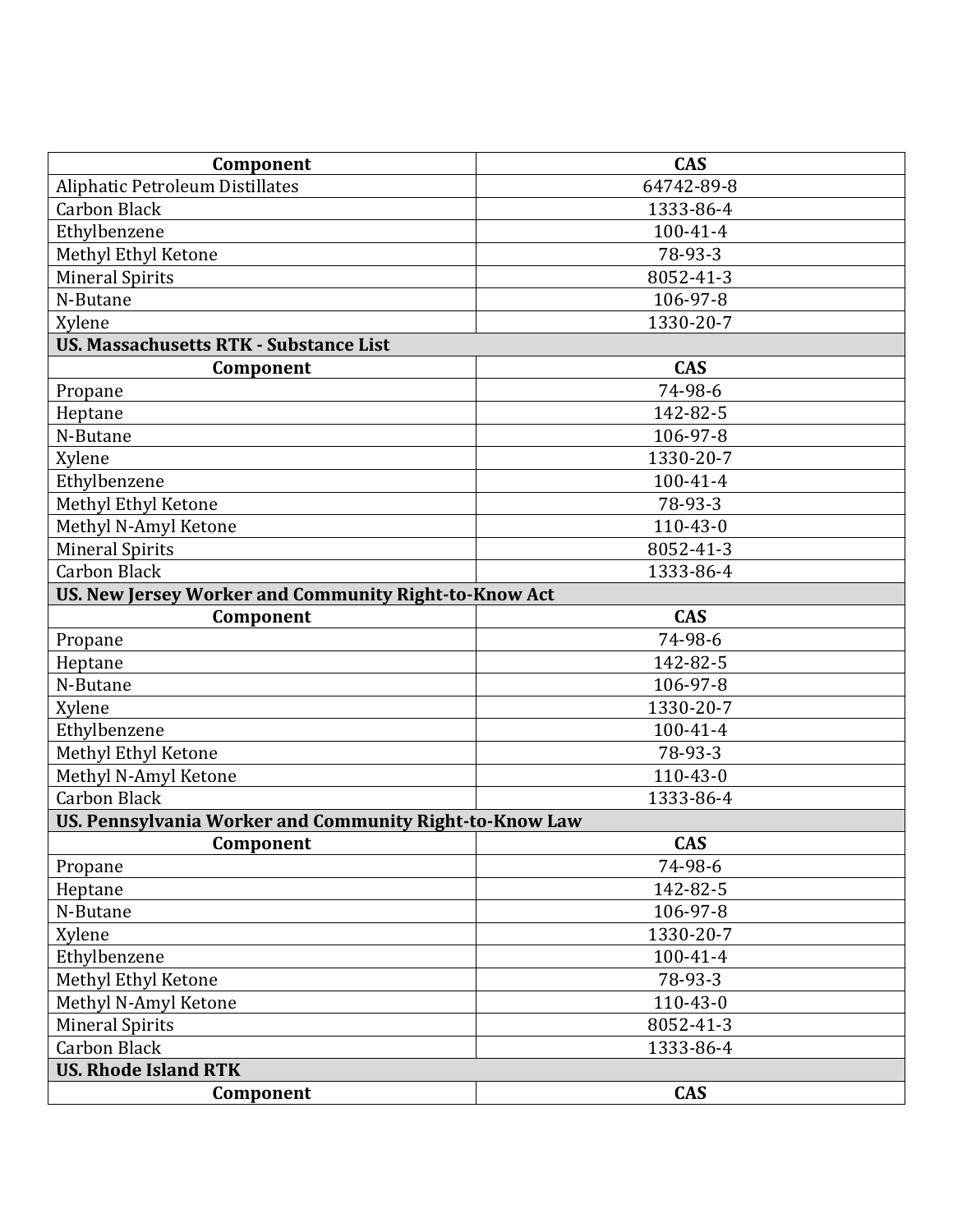| Propane                                                                                                  |                                                                                             | 74-98-6   |                |                   |
|----------------------------------------------------------------------------------------------------------|---------------------------------------------------------------------------------------------|-----------|----------------|-------------------|
| N-Butane                                                                                                 | 106-97-8                                                                                    |           |                |                   |
| Xylene                                                                                                   |                                                                                             | 1330-20-7 |                |                   |
| Ethylbenzene                                                                                             |                                                                                             |           | $100 - 41 - 4$ |                   |
| Methyl Ethyl Ketone                                                                                      |                                                                                             | 78-93-3   |                |                   |
|                                                                                                          | <b>US. California Proposition 65</b>                                                        |           |                |                   |
|                                                                                                          | WARNING: This product contains a chemical known to the State of California to cause cancer. |           |                |                   |
|                                                                                                          | US - California Proposition 65 - CRT: Listed date/Carcinogenic substance                    |           |                |                   |
|                                                                                                          | Component<br><b>CAS</b>                                                                     |           |                | <b>List Date</b>  |
| <b>Carbon Black</b>                                                                                      |                                                                                             | 1333-86-4 |                | February 21, 2003 |
| Ethylbenzene                                                                                             |                                                                                             | 100-41-4  |                | June 11, 2004     |
| <b>International Inventories</b>                                                                         |                                                                                             |           |                |                   |
| Country                                                                                                  | <b>Inventory Name</b>                                                                       |           | Listed*        |                   |
| Australia                                                                                                | Australian Inventory of Chemical Substances (AICS)                                          |           |                | N <sub>o</sub>    |
| Canada                                                                                                   | Domestic Substances List (DSL)                                                              |           | Yes            |                   |
| Canada                                                                                                   | Non-Domestic Substances List (NDSL)                                                         |           |                | N <sub>o</sub>    |
| China                                                                                                    | Inventory of Existing Chemical Substances in China (IECSC)                                  |           |                | N <sub>o</sub>    |
| Europe                                                                                                   | European Inventory of Existing Commercial Chemical Substances (EINECS)<br>N <sub>o</sub>    |           |                |                   |
| Europe                                                                                                   | European List of Notified Chemical Substances (ELINCS)<br>N <sub>o</sub>                    |           |                |                   |
| Japan                                                                                                    | Inventory of Existing and New Chemical Substances (ENCS)                                    |           |                | N <sub>o</sub>    |
| Korea                                                                                                    | Existing Chemicals List (ECL)                                                               |           |                | N <sub>o</sub>    |
| New Zealand                                                                                              | New Zealand Inventory                                                                       |           | N <sub>o</sub> |                   |
| Philippines                                                                                              | Philippine Inventory of Chemicals and Chemical Substances (PICCS)                           |           | N <sub>o</sub> |                   |
| Puerto Rico                                                                                              | Toxic Substances Control Act (TSCA) Inventory                                               |           |                | Yes               |
| *A "Yes" indicates that all components of this product comply with the inventory requirements            |                                                                                             |           |                |                   |
| administered by the governing country(s)                                                                 |                                                                                             |           |                |                   |
| A "No" indicates that one or more components of the product are not listed or exempt from listing on the |                                                                                             |           |                |                   |
| inventory administered by the governing country(s).                                                      |                                                                                             |           |                |                   |

#### **Section 16 - Other Information**

| <b>Last Revision Date:</b>         | 09-10-2015                                                 |          |
|------------------------------------|------------------------------------------------------------|----------|
| <b>Preparation Date:</b>           | 12-01-2015                                                 |          |
| <b>Version#</b>                    | 04                                                         |          |
| <b>HMIS® Ratings</b>               | Health                                                     | $2*$     |
|                                    | Flammability                                               | 4        |
|                                    | Physical Hazard<br>$\theta$                                |          |
| <b>NFPA Ratings</b>                | Health                                                     | 2        |
|                                    | Flammability                                               | 4        |
|                                    | Instability                                                | $\theta$ |
| Disclaimer/Statement of Liability: | The information in the sheet was written based on the best |          |
|                                    | knowledge and experience currently available. THE          |          |
|                                    | INFORMATION CONTAINED HEREIN IS BASED ON DATA              |          |